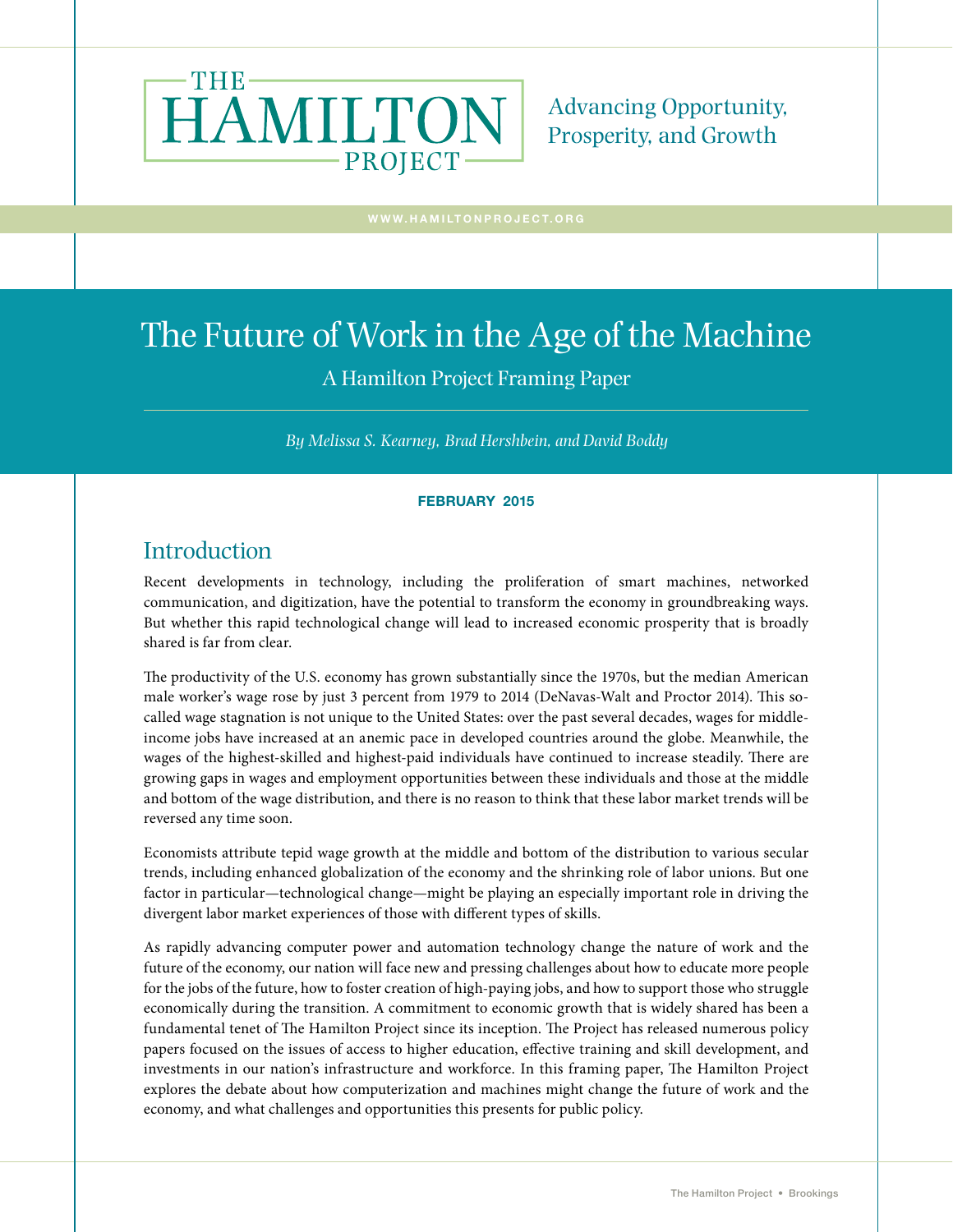### Technology and Economic Growth

As the Industrial Revolution picked up speed in England at the beginning of the nineteenth century, a small group of textile artisans violently protested the introduction of mechanized looms in factories across the country. Sensing a threat to their livelihoods, the weavers smashed and burned the new power looms, attempting in vain to slow their proliferation.

The Luddites, as they were called, were revolting against a phenomenon that would fundamentally alter the economies of the world. Technological change would dramatically increase the productivity of labor, creating new possibilities in manufacturing, agriculture, mining, and transportation. While these changes ultimately raised the standard of living in industrialized countries, the Luddites, and many others, saw their jobs disappear (Easterly 2001).

There is a consensus that, historically, technological progress has created winners and losers, but over the long run, new technology has tended to create more jobs than it has destroyed, while increasing society's productivity and wealth. For example, between 1900 and 2000, the proportion of the U.S. workforce in agriculture fell from 41 percent to 2 percent, yet agricultural output rose dramatically and there was no long-term increase in the unemployment rate, even as a greater proportion of the population participated in the labor force (Autor 2014b). The children and grandchildren of the workers who might have tilled farmland in 1900 are now computer programmers, radiology technicians, and pilots—jobs created by technologies that were unknown in 1900. And nearly everyone is economically better off.

Consistent with historical experience, the productivity of the U.S. economy has grown substantially over the past three decades as computer processing power and information technology has also grown prodigiously. But economic gains over this period have not been broadly shared: those at the top of the earnings distribution are reaping a disproportionate share of the productivity gains. This raises the following question: Is this recent period a departure from the historical norm of long-term job creation? Or is it a lengthy adjustment period caused by the unprecedented pace of technological progress?

Furthermore, even if technology eventually *will* increase prosperity more broadly in the long run, what kind of dislocations will there be in the interim? Many jobs that recently provided a middle-class lifestyle to workers and their families—from machinists to stock clerks—have been disappearing. What happens to workers like these,

whose jobs are no longer in demand due to technological substitutes? In a recent poll of Americans between the ages of twenty-five and fifty-four who were not working, 37 percent of those who reported wanting a job stated that technology was one reason they did not have one (Hamel, Firth, and Brodie 2014). Workers are concerned, and it is very much an open question what the future of labor will look like in the age of the advanced machine, and what adjustments our society needs to make in response.

# Machines and the 21<sup>st</sup>-Century Economy

Economists have historically rejected the argument that an increase in labor productivity reduces employment in the long run. The argument would be sound if there were a finite amount of work, but new technology creates new demand for labor. Indeed, in the two centuries since the beginning of the Industrial Revolution, the workforce has continued to grow, and productivity and living standards have risen dramatically in developed countries.

To consider how this process operates, it is important to recognize that, while inventions or innovations may mean fewer labor hours are needed to make any particular good, labor-saving innovations tend to reduce the costs of producing each unit, resulting in lower prices. Lower prices, in turn, lead to higher demand for goods, and, correspondingly, to higher demand for workers. This phenomenon played out, for example, with Henry Ford's implementation of the assembly line in the production of the Model T: fewer workers were needed to make each car, but the price fell so significantly that many consumers could afford to buy one, in turn creating more employment opportunities. Furthermore, the transportation revolution indirectly created jobs in other industries, such as tourism, and raised overall productivity. For example, goods could be transported faster, more cheaply, and more reliably. Thus, even if the direct employment effects of the assembly line in car production were negative, the overall employment effects in the economy were very likely positive.

Why would the digital revolution be any different? One reason might be that automation and computing are advancing much more quickly than any technology since the Industrial Revolution. In addition, advances in computing and automation have the potential to touch almost every sector of the economy. Harvard economist and former Treasury Secretary Lawrence Summers has observed that the general-purpose aspect of software means that even the industries and jobs it creates are susceptible to rapid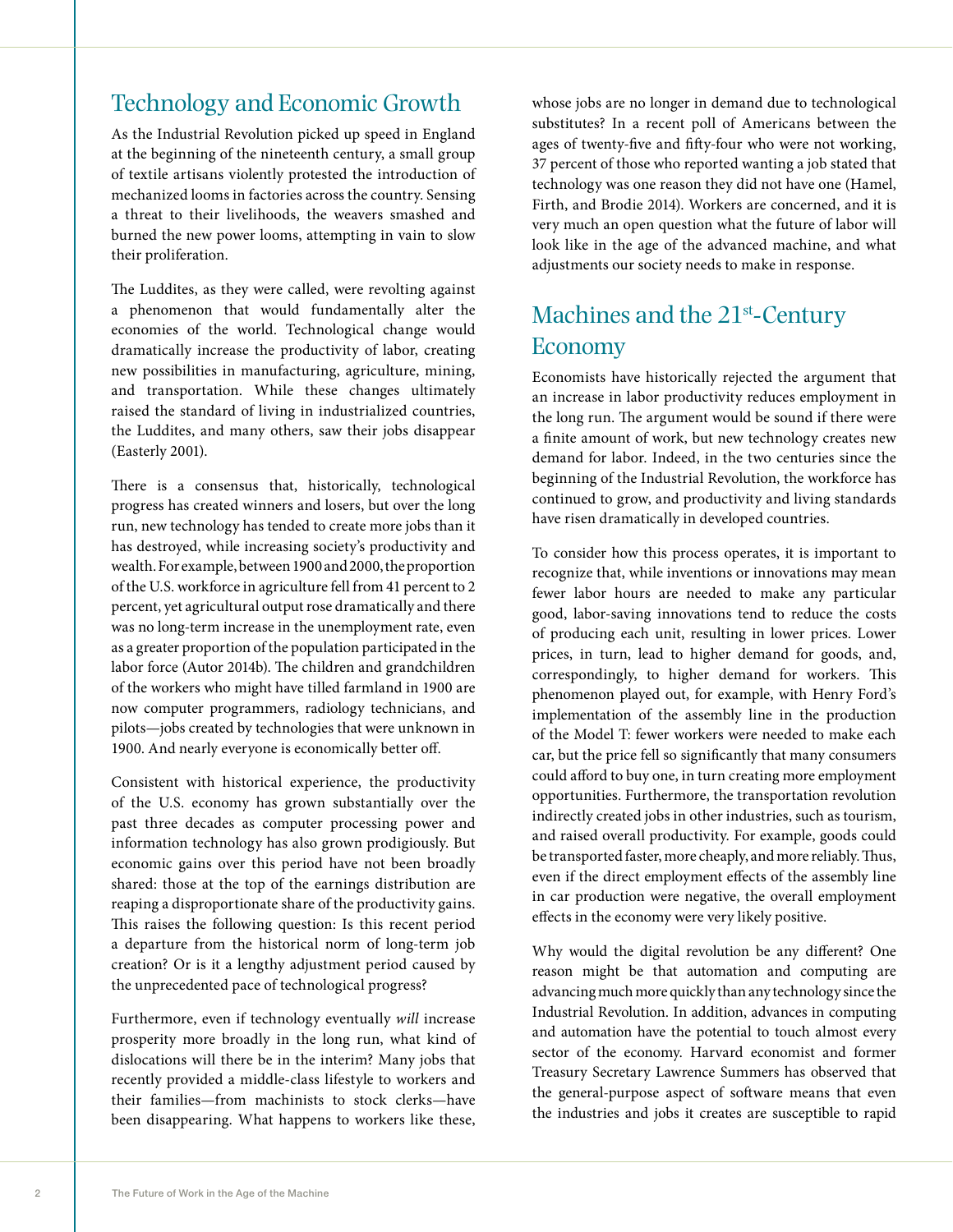technological displacement (Summers 2014). Economist Tyler Cowen of George Mason University has argued that the rapid advance of machines and computing will create two classes in America: a highly skilled elite, making up about a tenth of the population, who will profit handsomely by learning to work alongside machines; and everyone else, who will see their wages stagnate or decline (Cowen 2013).

However, not all observers agree that today's digital revolution is more consequential than prior periods of technological change. Economist Robert Gordon of Northwestern University suggests that recent progress in computing and automation is less transformative than electrification, cars, and wireless communication, and perhaps even indoor plumbing. Previous advances that enabled people to communicate and travel rapidly over long distances, according to Gordon, may end up being more significant to society's advancement than anything to come in the twenty-first century (Gordon 2014a).<sup>1</sup>

In a similar vein, Peter Thiel, the cofounder of PayPal and an early investor in Facebook, has frequently spoken about what he considers to be a stagnation in innovation, lamenting that the pace of technological development has stalled in fields that have tended to push boundaries: energy, pharmaceuticals, space exploration, and nanotechnology, among others (Milken Institute 2013).

Nonetheless, the cost of computing has fallen spectacularly since the 1970s, creating a strong incentive for employers to substitute cheap technology for expensive labor.<sup>2</sup> Figure 1 gives historical context for the dramatic and exponential increase in computer power per dollar (Nordhaus 2007). Consistent with this trend, information processing equipment and software rose from 8 percent to more than 30 percent of private, nonresidential investment between the years 1950 and 2012 (Autor 2014a). We see the results when we deposit a check using an iPhone, get driving directions from Google Maps, or use the self-checkout at the grocery. The gadgets of yesterday's science fiction, like self-driving cars and 3D printing, may be ubiquitous in a decade.

What do these developments imply for the usefulness of human workers? Computers are very good at certain





"Two Centuries of Productivity Growth in Computing."; authors' calculations.

Note: Nordhaus (2007) defines computer power as the rate at which computers and calculators can execute certain standard mathematical tasks, measured in computations per second. The data have been adjusted for purchasing power to year 2006 dollars.

**BROOKINGS**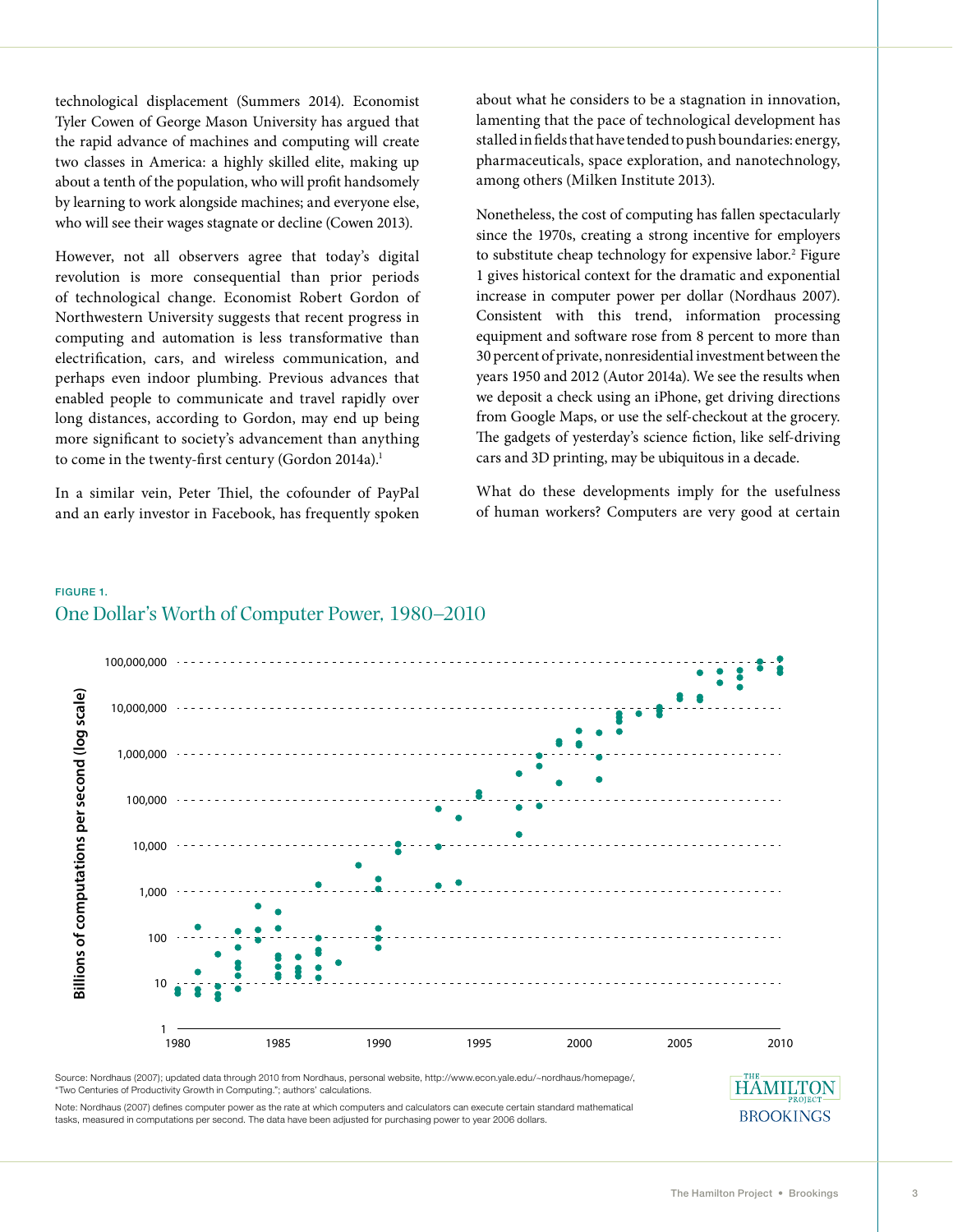kinds of tasks, but still abysmal at others. While computer scientists have developed ways to automate highly routine tasks, like storing and retrieving information or performing precisely defined physical movements, machines still have a real challenge with nonroutine physical movement and abstract tasks.

Work involving visual and language recognition and in-person interaction has also proved mostly elusive for computers to master. That means that robots will have a hard time replacing labor in food service, cleaning, and caregiving. Innate human skills like dexterity, eyesight, and communication give humans a comparative advantage over machines in these tasks. That said, these jobs tend not to command high wages, in part because there is no shortage of workers to fill them.

MIT economist David Autor has emphasized that computers are very far from being able to use creativity, intuition, persuasion, and imaginative problem-solving, and they may never get there (Autor 2014a). That has insulated certain occupations from any displacement effect of computerization. Furthermore, Autor emphasizes the complementarity between machines and people, noting that most work activities require a mixture of tasks that must be accomplished jointly to produce the desired result—some ideally completed by a computer and some by a human. He writes that "productivity improvements in one set of tasks almost necessarily increase the economic value of the remaining tasks," implying that for some occupations (which can be viewed as a bundle of tasks) computerization increases the economic value of labor (Autor 2014a, 9).

Observed "wage polarization" during the 1990s was consistent with the view that technological developments during that decade tended to complement the abstract skills at the high end of the skill and wage distribution, and, in some instances, the nonroutine tasks performed in a number of lower-wage jobs. During the same period, there was a corresponding "job polarization" in both the U.S. economy and in a number of other Western economies, with job growth occurring in the lowest and highest parts of the skill distribution, while the middle sagged (Goos, Manning, and Salomons 2009, 2011).

It is worth noting that additional, related forces have been at work over the same period, including the continued erosion of labor institutions (such as unions) and the forward march of the globalization of trade (Autor, Dorn, Hanson, and Song 2014). These trends accentuate the advantages of those with highly demanded, scarcely

supplied skills and weaken the relative position of lessskilled workers.

Wage and employment patterns from the 2000s do not follow the patterns observed during the 1990s as closely, raising questions about whether employment polarization along these lines will continue in the years ahead. Scholars including Autor (2014a) and Shierholz, Mishel, and Schmidt (2013) have observed that, in the 2000s, employment and wage polarization patterns have not continued to move together, with employment growth generally limited to the bottom end of the skill distribution and rapid wage growth generally occurring only at the top end of the distribution. This presents the undesirable possibility that a trend of employment growth in high-wage jobs is coming to an end.

# Technology and the Role of Education

The economic story is not just about how technological changes increase the demand for goods and services and for increasingly skilled workers to produce them. How the story plays out depends crucially on how labor supply responds.

In their 2008 book *The Race between Education and Technology*, Claudia Goldin and Lawrence Katz make the case that the U.S. economy prospered during the twentieth century in large part because the educational attainment of the U.S. population raced with the technological advances that tended to increase the relative demand for skill. As shown in figure 2—updated from Goldin and Katz (2008)—the supply of educated Americans increased greatly and steadily from 1900 to around 1980. Much of this growth, especially in the early part of the century, reflected our nation's commitment to a secondary school system that was essentially free and open to all.

Because there was an increasing supply of educated Americans to meet the increasing demand for skills, inequality did not rise dramatically and economic gains were broadly shared.

But things changed in the later part of the century. Even as the advance of technology has accelerated—along with apparent wage gains from working with it—educational attainment has not kept up. Historically, successive generations steadily attained more education, at a rate of approximately one year of schooling every decade. Individuals born in 1930 averaged about eleven years of schooling by the time they reached age thirty, compared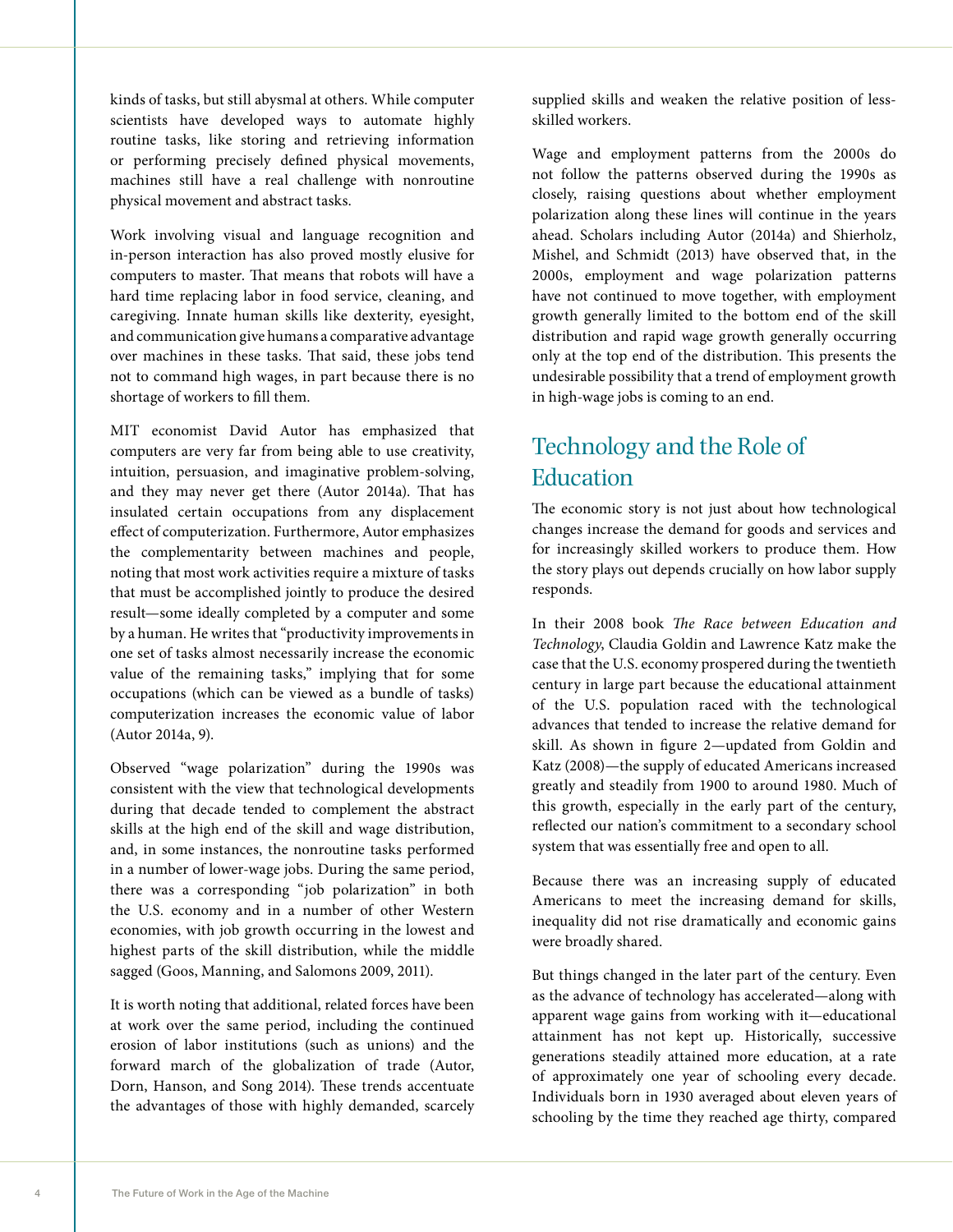#### FIGURE 2. Years of Schooling at Age 30, by Birth Cohort, 1876–1982



Goldin and Katz, personal communication via email on February 9, 2015.

with thirteen years for people born in 1950. But for individuals born around 1950 and later, this pace has slowed dramatically (see figure 2). Goldin and Katz (2008) succinctly capture the essence of the story as follows: "In the first half of the century, education raced ahead of technology, but later in the century, technology raced ahead of educational gains" (p. 8).

To the extent that more education—or more of certain types of education—is necessary for someone to capture high wages in the age of advanced computing, networking, and big data, what the future will mean for shared prosperity will likely rest on the choices Americans make about how to educate our population.

Not only will it be imperative to increase the overall educational attainment of a larger share of the American population, but the provision of education will have to be effective and appropriately tailored to the demands of today's global, technology-demanding economy. Our system of primary and secondary school education will need to perform better, in terms of educating our students in math and science, in teaching them to write and communicate persuasively, and in giving them opportunities to develop their skills of team cooperation

and leadership. Our educational system needs to foster talent at all levels.

Our system of higher education will need to reach more students, including those from economically disadvantaged backgrounds, and classroom instruction cannot be divorced from the demands of the labor market. Some students will benefit from targeted training in industry-specific skills. But, given that the labor market is dynamic, those same students will need to learn to be adaptive and acquire sufficient general skills that will enable them to move across jobs as the workplace evolves. There will also have to be ample opportunities for lifelong learning, to help older workers who need to increase and enhance their skills in later years. Ultimately, institutions of higher education need to train workers with specific skills, as well as produce a thriving population of managers, professionals, and entrepreneurs.

However, even if we do manage to meet these educational challenges, the future is uncertain. Shifts in labor demand might come faster than workers can respond, threatening even those with advanced levels of education.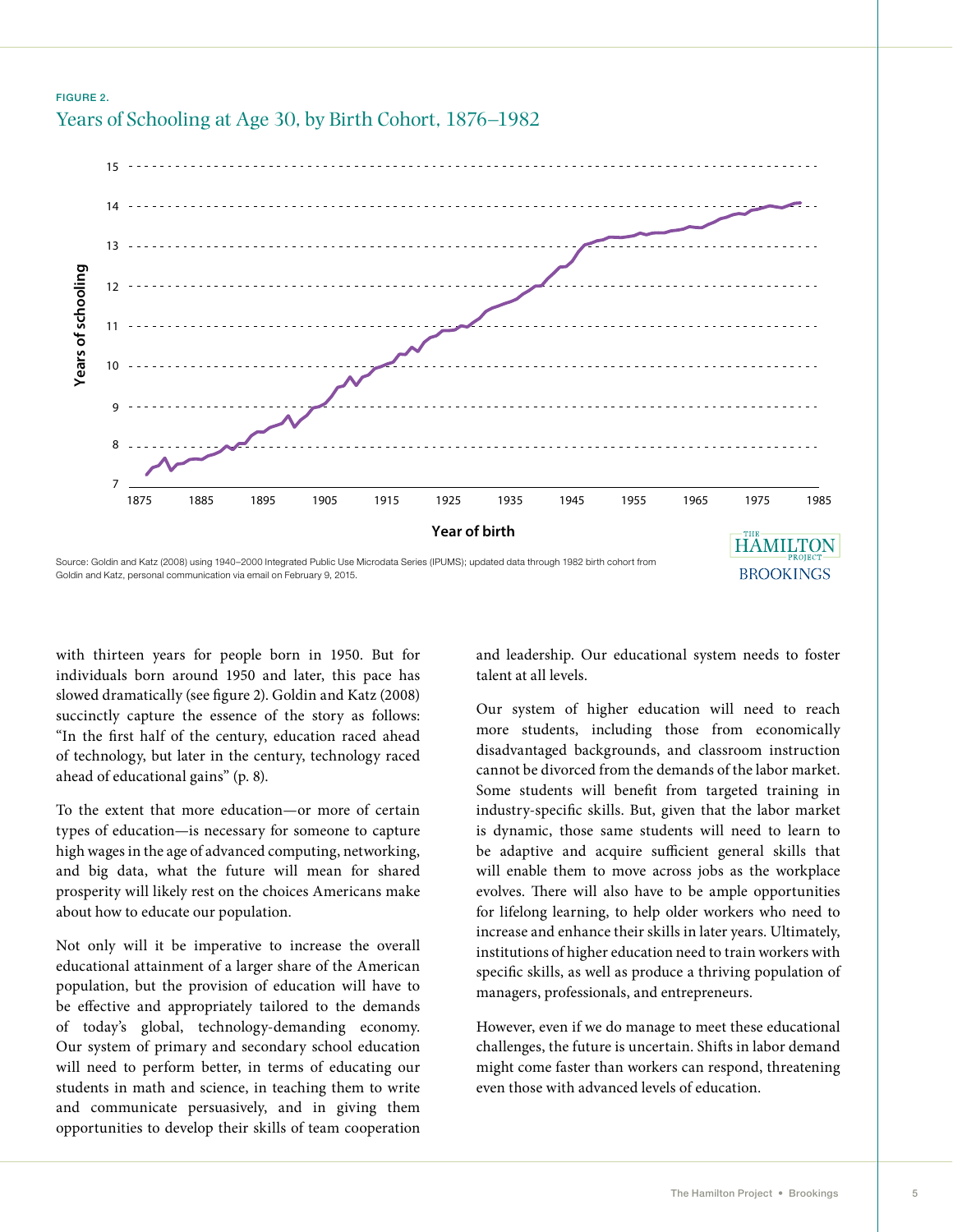# Technology and Business Innovation

In their best-selling book *The Second Machine Age*, MIT research scientists Erik Brynjolfsson and Andrew McAfee (2014) suggest that neither workers nor capitalists will be the real winners in the economy of the future. Instead, the rapid proliferation of digital technology will allow a third class—people who can create new products, services, and business models—to prosper immensely. This view highlights the potential challenge of delivering an acceptable standard of living for everyone outside this innovator class.

This line of reasoning also underscores the critical importance of a thriving, innovative business sector. Indeed, whether new technology will make the average American worker better off will depend in part on the success of entrepreneurship in the United States. If advances in digital technology can be harnessed to create new and better businesses, workers will have a better shot at sharing the economy's growing prosperity. But if entrepreneurship declines, there is no guarantee that new technology will improve overall social welfare.

Unfortunately there is reason to worry about the state of business dynamism in the United States. Hathaway and Litan (2014) document a decline in new firm formation over the past several decades. Similarly, Haltiwanger, Hathaway, and Miranda (2014) show a sustained reduction in business dynamism—the process of more-competitive firms replacing less-competitive ones—across a broad range of sectors in the U.S. economy, even in the high-tech sector. The societal effects of rapidly advancing computer power and automation will in part depend on whether this trend can be reversed—whether entrepreneurs will capitalize on new technological possibilities to create competitive, dynamic organizations.

Fostering business creation and entrepreneurship in the United States will require sound fiscal and economic policies, smart regulatory practices, robust investment in infrastructure, and immigration policies that attract brilliant minds from the world over.

### Conclusion

There is a range of thoughtful views on just what the future of work in the age of the smart machine will look like. The pessimistic view predicts that in the long run only a small fraction of the population will have the talent and education necessary to work alongside machines. The optimistic view predicts that advances in artificial intelligence and broad technological development will create employment possibilities that we cannot yet begin to imagine.

Both views present challenges. To realize the optimistic outcome will require a major commitment to increasing education and skill levels and also to fostering business and organization innovation. The pessimistic view makes meeting those challenges even more imperative, if we are to avoid the scenario where a substantial portion of our society is deprived of the livelihood and dignity that comes with a well-paying job. There is also the pressing question of what we are prepared to do as a society to support those who are not able to command a high-wage job, either because of a lack of skills or a lack of jobs. Rising to these challenges with innovative policies and a commitment to broad-based economic prosperity is consistent with The Hamilton Project's mission and purpose.

### Acknowledgments

The authors are grateful to David Autor and Harry Holzer for helpful comments on an earlier draft.

## Endnotes

- 1. Though Gordon is neither particularly impressed by nor worried about the impact of technological change on the future of work, he does argue that there are four important headwinds slowing U.S. economic growth, leading to a bleak outlook: demographics, education, inequality, and high debt-to-GDP ratios (Gordon 2014b).
- 2. Gordon E. Moore predicted in 1965 that the processing power of computers would grow exponentially, with the number of transistors on an integrated circuit doubling every eighteen months. Known as Moore's Law, this observation now has fairly strong empirical support, and has coincided with a spectacular decline in the cost of computing since the 1970s.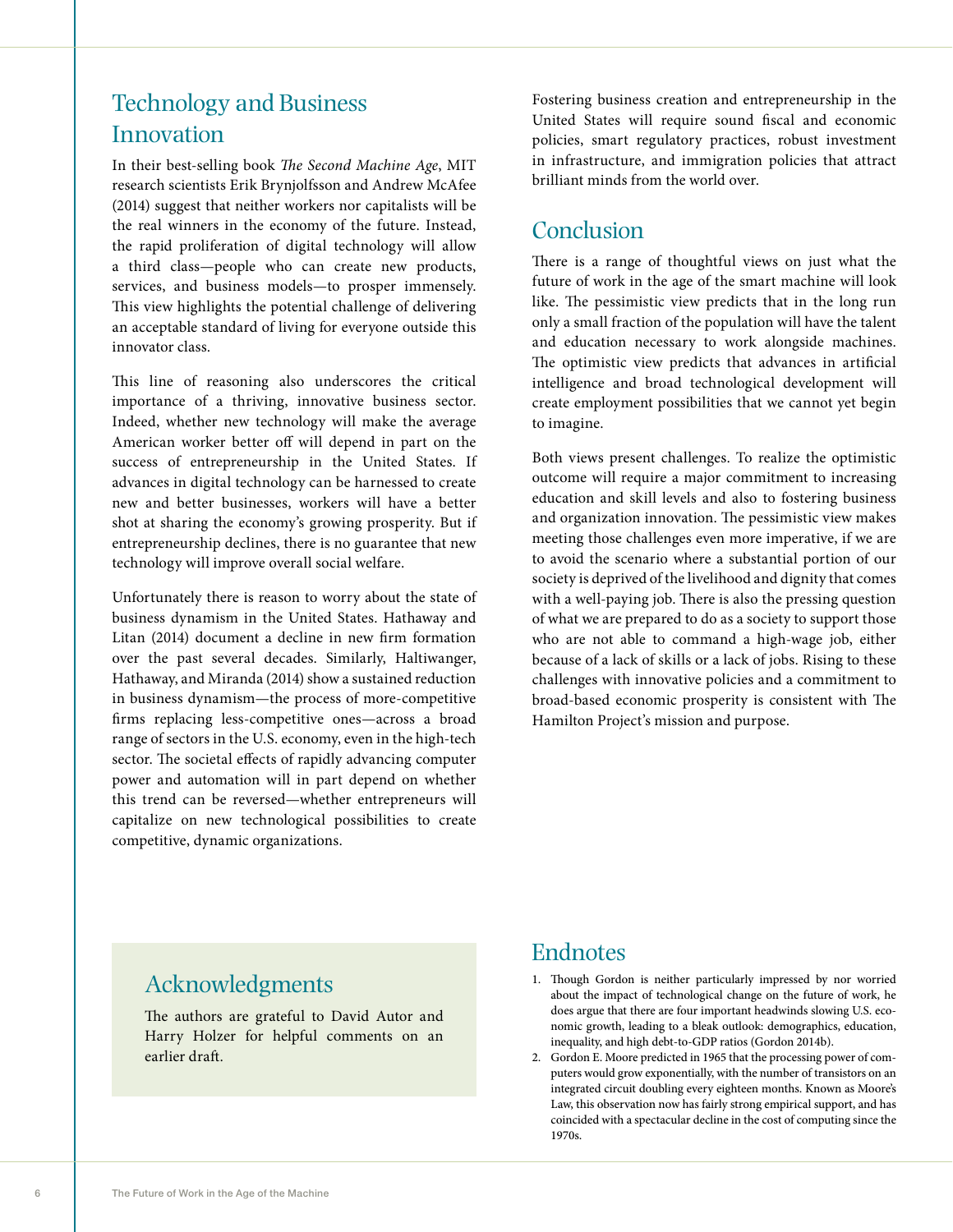### References

Autor, David. 2014a. "Polanyi's Paradox and the Shape of Employment Growth." Working Paper No. 20485, National Bureau of Economic Research, Cambridge, MA.

———. 2014b. "Skills, Education, and the Rise of Earnings Inequality among the 'Other 99 Percent.'" *Science* 344 (6186): 843–50.

Autor, David H., David Dorn, Gordon H. Hanson, and Jae Song. 2014. "Trade Adjustment: Worker Level Evidence." *Quarterly Journal of Economics* 129 (4): 1799–1860.

Brynjolfsson, Erik, and Andrew McAfee. 2014. *The Second Machine Age*. New York: W. W. Norton.

Cowen, Tyler. 2013. *Average Is Over: Powering America Beyond the Age of the Great Stagnation*. New York: Penguin.

DeNavas-Walt, Carmen, and Bernadette D. Proctor. 2014. "Income and Poverty in the United States: 2013." Economics and Statistics Administration, U.S. Census Bureau, U.S. Department of Commerce, Washington, DC.

Easterly, William R. 2001. *The Elusive Quest for Growth: Economists' Adventures and Misadventures in the Tropics*. Cambridge, MA: MIT Press.

Goldin, Claudia, and Lawrence F. Katz. 2008. *The Race between Education and Technology*. Cambridge, MA: Harvard University Press.

Goos, Maarten, Alan Manning, and Anna Salomons. 2009. "Job Polarization in Europe." *American Economic Review* 99 (2): 58–63.

———. 2011. "Explaining Job Polarization: The Roles of Technology, Offshoring and Institutions." Katholieke Universiteit Leuven, Flanders, Belgium.

Gordon, Robert J. 2014a. "The Demise of U. S. Economic Growth: Restatement, Rebuttal, and Reflections." Working Paper No. 19895, National Bureau of Economic Research, Cambridge, MA.

———. 2014b. "U.S. Economic Growth Is Over: The Short Run Meets the Long Run." In *Growth, Convergence and Income Distribution: The Road from the Brisbane G-20 Summit*, 173–80. Washington, DC: Brookings Institution.

Haltiwanger, John, Ian Hathaway, and Javier Miranda. 2014. "Declining Business Dynamism in the U.S. High-Technology Sector." Ewing Marion Kauffman Foundation, Kansas City, MO.

Hamel, Liz, Jamie Firth, and Mollyann Brodie. 2014. "Kaiser Family Foundation/New York Times/CBS News Non-Employed Poll." Kaiser Family Foundation, Menlo Park, CA.

Hathaway, Ian, and Robert E. Litan. 2014. "Declining Business Dynamism in the United States: A Look at States and Metros." Brookings Institution, Washington, DC.

Milken Institute. 2013. "In Tech We Trust? A Debate with Peter Thiel and Marc Andreessen." Milken Institute, Santa Monica, CA.

Nordhaus, William D. 2007. "Two Centuries of Productivity Growth in Computing." *Journal of Economic History* 67 (1): 128–59.

Shierholz, Heidi, Lawrence Mishel, and John Schmitt. 2013. "Don't Blame the Robots: Assessing the Job Polarization Explanation of Growing Wage Inequality." Economic Policy Institute, Washington, DC.

Summers, Lawrence H. 2014. "Lawrence H. Summers on the Economic Challenge of the Future: Jobs." *Wall Street Journal*, July 7.